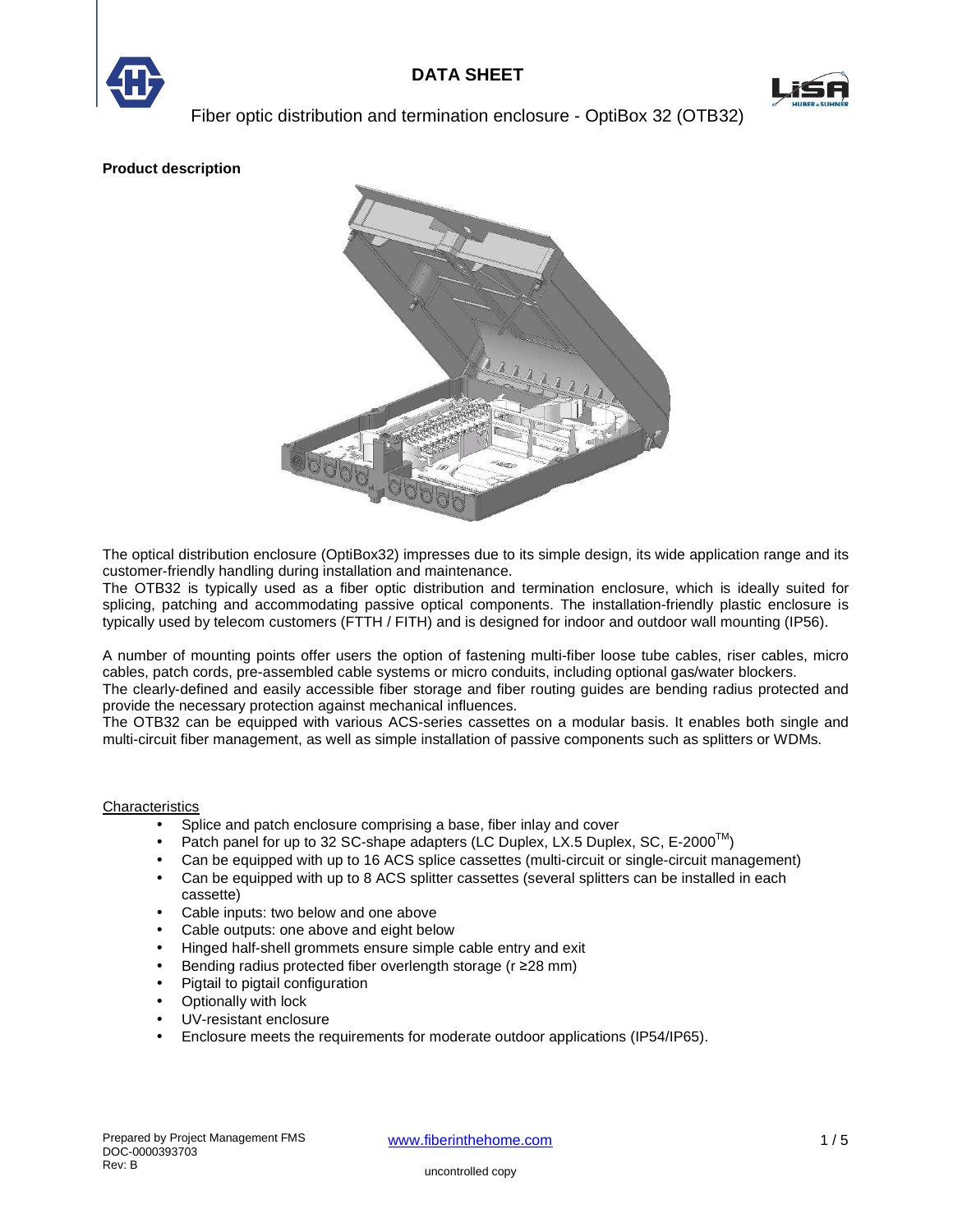

# **DATA SHEET**



Fiber optic distribution and termination enclosure - OptiBox 32 (OTB32)

### **Product overview**



### Scope of delivery (standard)

As standard, the OTB32 comprises a base, an inlay, including a standard patch field, and a cover. In addition, 10 hinged half-shell grommets and 8 cable fixing latches are supplied.

In the standard version, additional components such as splice cassettes, adapters, pigtails etc. are supplied separately.

The enclosure, including all additional components, is supplied together with installation instructions.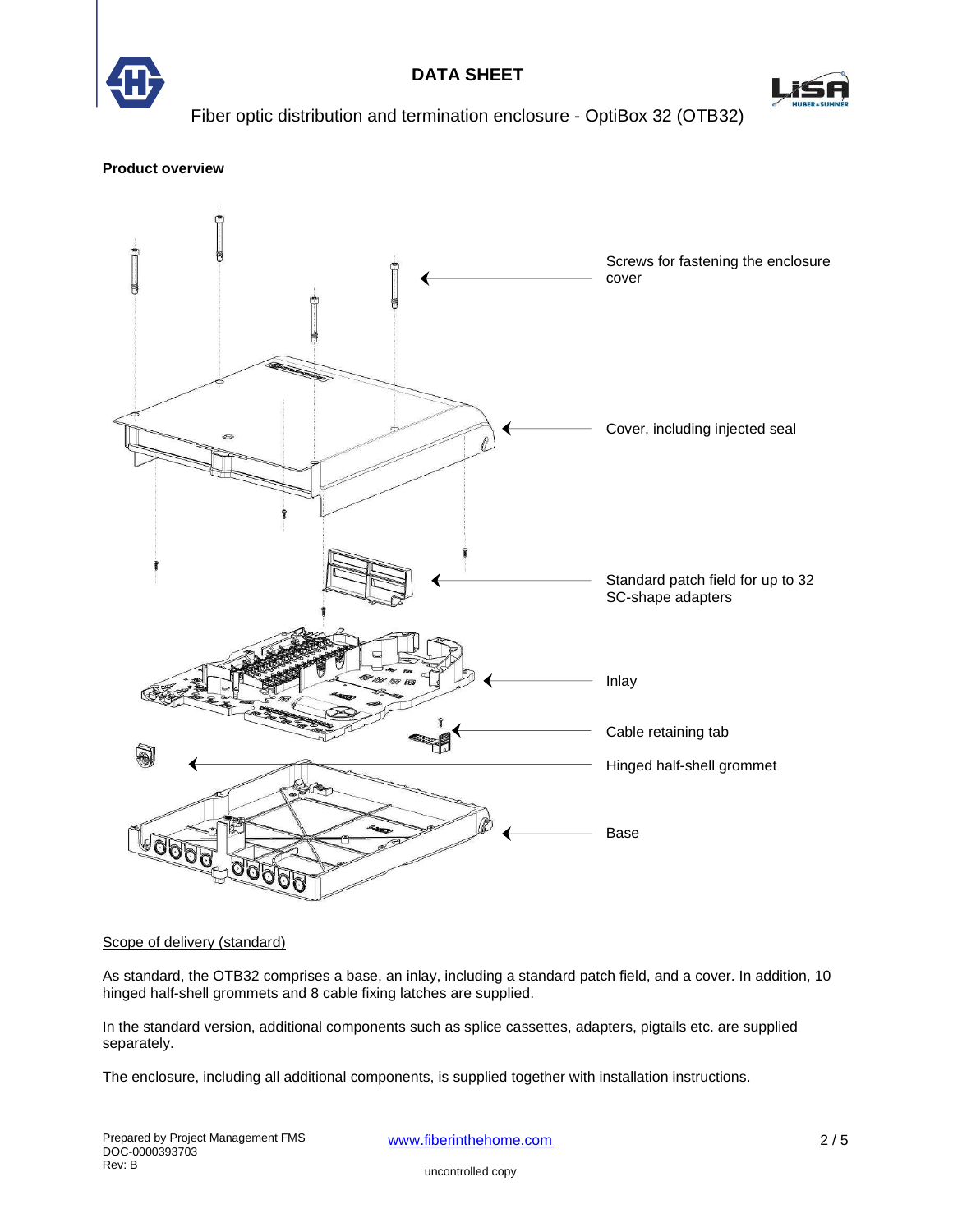



### **Technical data**

| Features                                                                                                                                                                  |                            | Value                                                       |  |
|---------------------------------------------------------------------------------------------------------------------------------------------------------------------------|----------------------------|-------------------------------------------------------------|--|
| Dimensions (W x L x H)                                                                                                                                                    |                            | 407 x 518 x 107 mm                                          |  |
| Non-detachable connection capacity (splices)                                                                                                                              |                            | Up to 384                                                   |  |
| Detachable connection capacity (connectors)                                                                                                                               |                            | $32 \times$ SC and E-2000 <sup>TM</sup> , 64 x LC and LX.5, |  |
| Capacity for ACS cassette system<br>$ACS - MCM$ splice cassettes ( $\leq$ 24 splices)<br>$ACS - SCM$ splice cassettes ( $\leq 4$ splices)<br>ACS - SPL splitter cassettes |                            | 16<br>16<br>8                                               |  |
| Dimensions of cables or blow-in conduit systems with use of<br>grommets                                                                                                   |                            | $Ø3 - 18$ mm                                                |  |
| Material:                                                                                                                                                                 | enclosure (cover and base) | <b>PC</b>                                                   |  |
|                                                                                                                                                                           | Inlay                      | PC / ABS                                                    |  |
| Colour:                                                                                                                                                                   | enclosure (cover / base)   | RAL 7047, telegrey 4                                        |  |
|                                                                                                                                                                           | Inlay                      | RAL 7047, telegrey 4                                        |  |
|                                                                                                                                                                           | Grommet                    | RAL 9005, jet black                                         |  |
| Type of protection (EN60529)                                                                                                                                              |                            | <b>IP56</b>                                                 |  |
| Impact strength (EN62262)                                                                                                                                                 |                            | IK <sub>07</sub>                                            |  |
| Temperature resistance (short-term)                                                                                                                                       |                            | $-40^\circ$ to $+85^\circ$ C                                |  |
| Flammability rating, enclosure                                                                                                                                            |                            | <b>UL 94V-0</b>                                             |  |
| UV resistance:                                                                                                                                                            |                            | resistant                                                   |  |
| RoHS requirements                                                                                                                                                         |                            | fully met                                                   |  |
| Halogen-free                                                                                                                                                              |                            | yes (except hinged half-shell grommets)                     |  |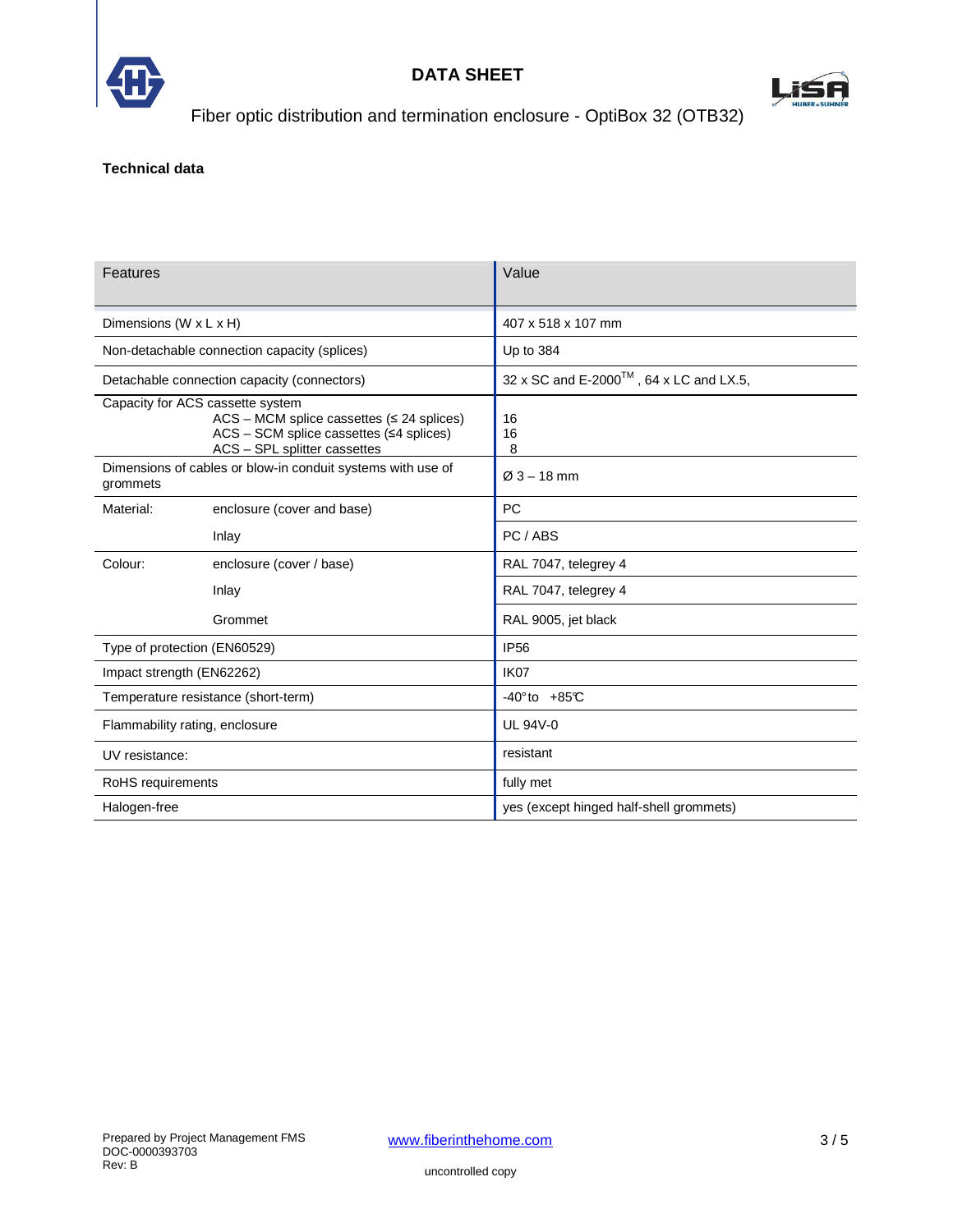



## **Technical drawing**

**Enclosure** 



Hinged half-shell grommet Cable fixing latch









1000000